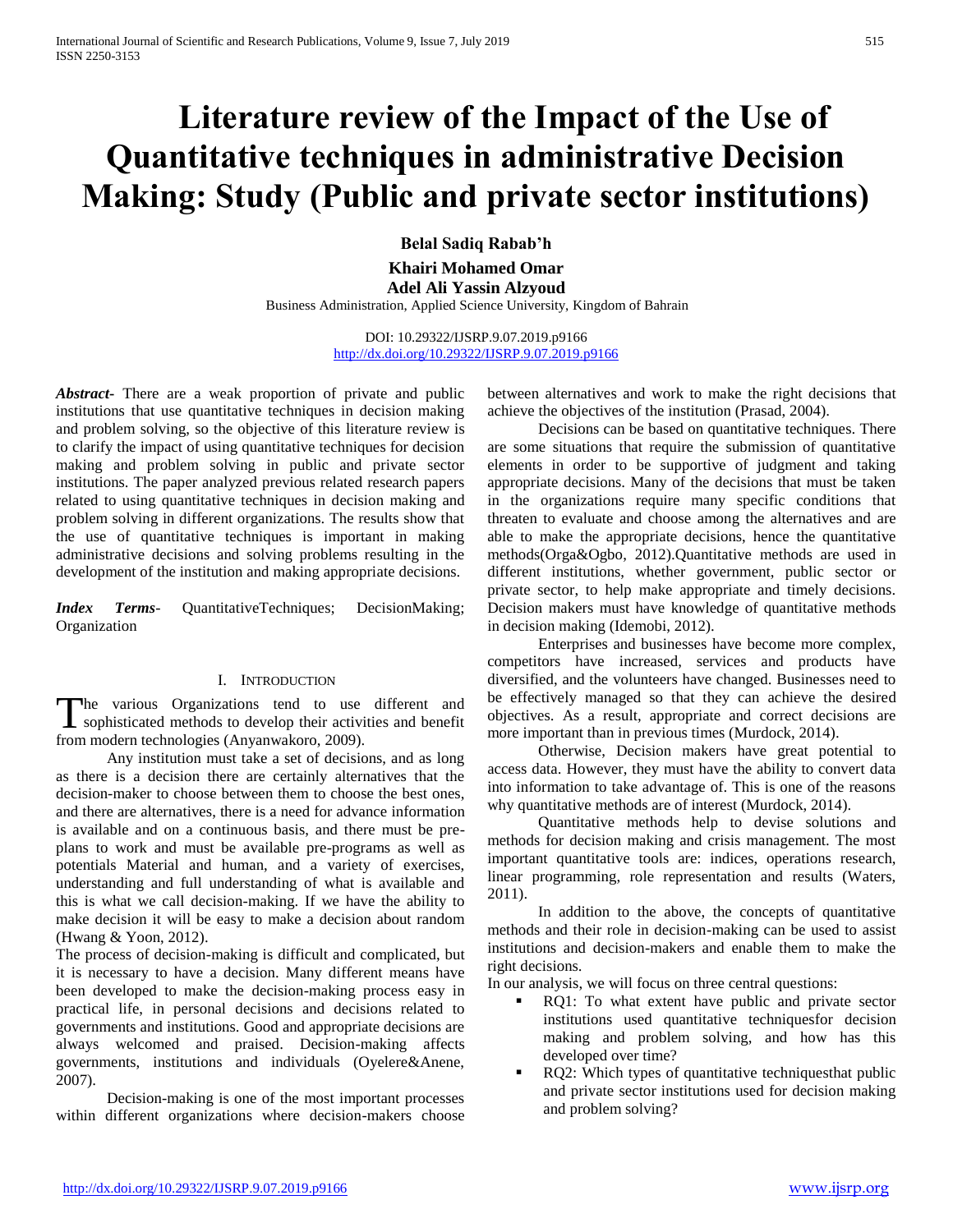RQ3: what the impact of using quantitative techniquesfor decision making and problem solving in public and private sector institutions?

 This paper is organized as follows: Section 2 will provide a background on using quantitative techniques for decision making and problem solving in public and private sector institutions. Section 3 is a related work on using quantitative techniquesfor decision making and problem solving and the findings of these previous researches. Section 4, will outline methodology and analysis. Section 5 will discuss the results; the conclusion is found in Section 6.

## **1. Background**

## **1.1 Quantitative techniques Concepts**

 Quantitative methods are defined as statistical techniques that lead to a numerical analysis of the variables that affect the decision-making process and the evaluation of different solutions and alternatives, leading to the adoption of appropriate decisions that achieve the objectives of the organizations"(Taha, 2006).

Quantitative methods are a scientific approach to managerial decision making where raw data is processed and processed to obtain valuable information (Render, stair, Jr and Hanaa, 2008:2).

Quantitative methods include transforming the qualitative description of the decision-making process into a quantitative form, identifying variables and developing alternative options and solutions that lead to appropriate decisions(Lucey, 2007).It includes both statistical and programmatic methods that assist in making managerial decisions. Quantitative methods include the use of symbols, numbers and mathematical expressions in order to be able to express quantitative problems and to be able to provide suitable solutions and alternatives that lead to appropriate decisions that achieve the objectives of the institutions. Quantitative methods focus on the use of observation and scientific methods for decision making. Quantitative methods are necessary to provide solutions and possibilities that support the adoption of appropriate decisions (Anderson *et al.,* 2003).Quantitative techniques enable systematic and scientific study in any decision-making process as they analyze the factors and variables that fully reflect the situation and improve the decision-making process. Quantitative methods specify many different alternatives to enable decision-makers to choose the appropriate decision (Reddy, 2010).The proper application and use of quantitative methods leads to optimal use of resources and reduces the waste of available resources (Song, 2008).

## **Problem solving, decision making and relationship (Y.-y. Wu, D.-j. Yu, 2011):**

- Problem Solving is a set of activities designed to systematically analyze a situation, create, apply, and evaluate solutions.
- Decision-making is a mechanism for making choices at every step of the problem-solving process.

 Decision-making is part of solving the problem and decision-making occurs in every step of the coin solving the problem.

## **The most important characteristics of quantitative methods are (Marwaha, 2017):**

- Attention to the problems or the system as a whole since activity in any part of the organization has an impact on the activities of the rest of the other parts. Any decision in a part must identify all the possible interactions of that part and determine its effects on the organization as a whole.
- Application of scientific methods in solving problems
- The use of computer in solving complex mathematical models
- Provide quantitative information for management to make use of appropriate decisions

#### **1.2 Role of quantitative techniques in decision making**

 Decision-making is the basis of the administrative process in any institution, and resolution is a solution chosen from among several solutions (Render, stair, Jr and Hanaa, 2008).

Components of Quantitative Methodology for Problem Solving and Decision Making (Render, stair, Jr and Hanaa, 2008):

- Define the problem
- Build the model
- Obtain data entered
- Develop solutions
- Test solution
- Analysis of the results
- **Apply results**

# **Quantitative Methods Models**

 Quantitative methods are used as a mathematical input that helps decision-makers make effective decisions on a variety of means, the most important of which are the following (Render, stair, Jr and Hanaa, 2008):

- Probability theory
- **Regression Models**
- Theory of Decision Analysis
- Forecasting Models
- **Linear programming**
- Nonlinear programming
- **Simulation Models**
- Network Models

#### **The importance of quantitative methods**

#### **The importance of quantitative methods is summarized (Eraydın&Ayda, 2011):**

- A tool for quantitative decision making using modern scientific methods
- Quantitative methods of scientific methods are helpful in making decisions in a more precise and far-fetched manner than randomization resulting from trial and error
- This science seeks to search for new rules and foundations for administrative work, in order to reach the best levels in terms of total quality
- Helps to deal with complex problems analysis and solution, which are difficult to address in the normal image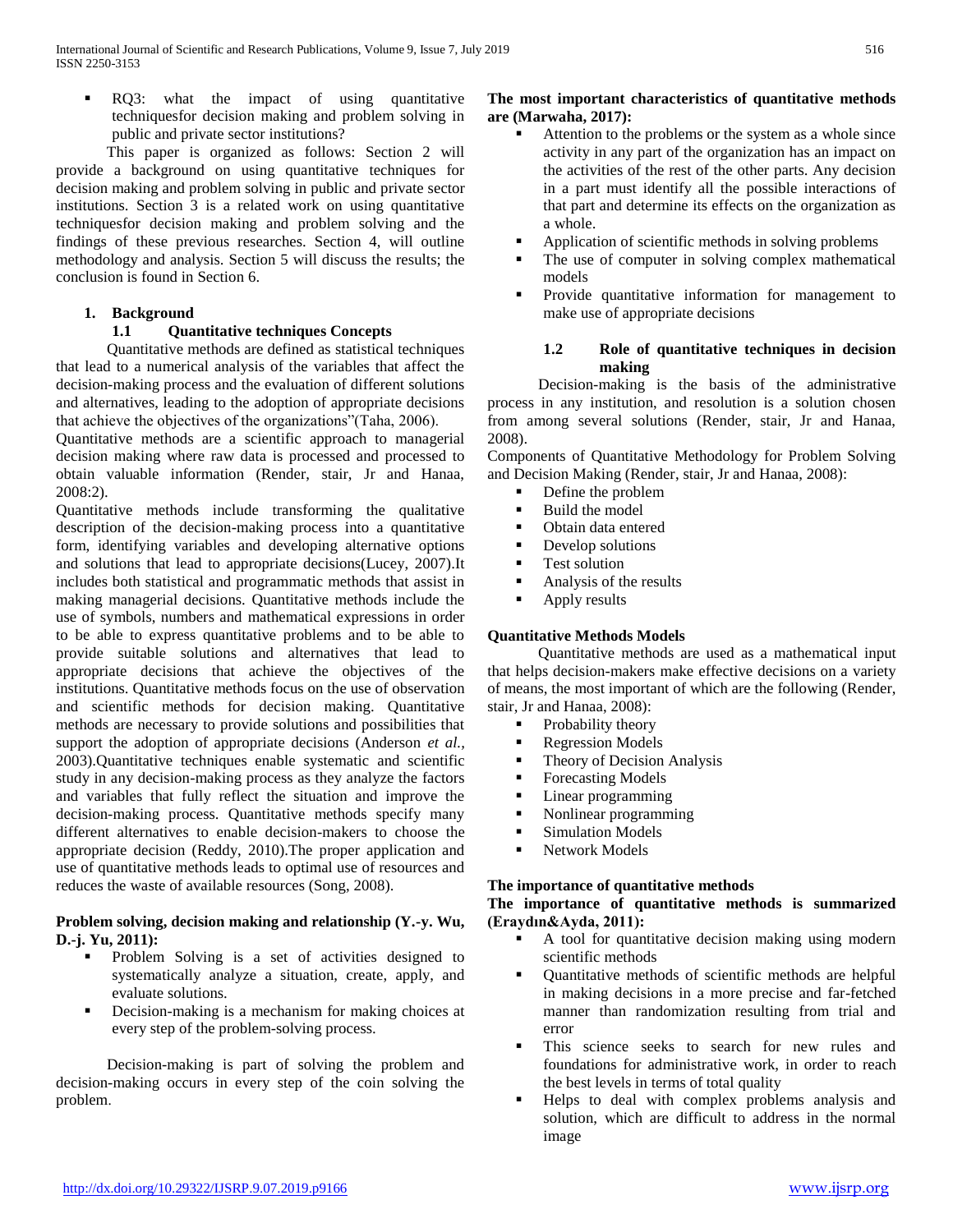Helps to save the cost of solving various problems by reducing the time needed to solve

 The use of quantitative methods in the decision-making related to solving the problems that exist in the work and institutions as they are effective to solve administrative problems, quantitative methods are important in decisionmaking, the reason is to (Zaborek, 2009):

#### **Good control**

Use of quantitative techniques, Decision makers can move towards important factors to make sound decisions that meet the organization's objectives.

#### **Better coordination**

 Quantitative techniques are more useful in maintaining the status of the organization.

## **Better system**

 Quantitative techniques focus on the use of modern methods of problem solving and decision-making, which analyzes data and building data repositories, which leads to the development of institutions and improved decision-making for the benefit of the organization.

#### **Better decisions**

 Quantitative techniques work to make the right decisions in a timely manner, leading to the development of the institution and achieve its objectives.

## **1.3 Importance of decisions taken by quantitative techniques**

 Quantitative methods have proven their importance in addressing the problems related to administrative decisions related to industrial processes and business, and the importance of decisions taken according to quantitative methods is attributed to the following reasons (Goczek, 2010):

#### **1.3.1 Facilitate decision making**

 Quantitative methods facilitate the decision-making process and support decision-makers, enabling them to make appropriate decisions. The decision-making tree technology focuses on the systematic analysis of the problem. These techniques work to make decisions in correct ways and in different circumstances and support appropriate and timely decision-making. There are many problems that require appropriate decisions such as sales and service delivery where these problems can be addressed by making appropriate decisions using quantitative methods.

# **1.3.2 Scientific analysis**

 It provides a thorough analysis of the causes and results and evaluates the risks that exist in business. This is done through an objective and analytical approach. Quantitative techniques support decision makers through the use of logical thinking.

#### **1.3.3 Identify resources**

 Quantitative techniques are useful for optimal use of enterprise resources.

#### **1.3.4 Increase profit**

 There is a strong importance to quantitative methods in the preparation of alternative solutions that support the achievement of goals and profit by identifying the required resources and time and different methods leading to the adoption of appropriate decisions.

## **1.3.5 Cost reduction**

Quantitative methods work to reduce cost.

#### **1.3.6 Prediction**

 Quantitative methods for forecasting demand are used to support planning.

#### **1.4 Use quantitative methods in business processes**

 There are many uses of quantitative methods, which are used to make decisions in business enterprises where problems related to routine work, quantitative methods are used in industry, agriculture and many other fields (Caniato, 2011):

# **1.4.1 Planning**

 Quantitative techniques are applied in the planning process where they are used to construct factories, locate and scale the plant and develop services and products.

## **1.4.2 Purchasing**

 Quantitative techniques are used to evaluate and develop vendors, develop logistics and develop sales.

#### **1.4.3 Manufacturing**

 Quantitative methods contain many questions, for example how to monitor quality, what production plans are.

#### **1.4.4 Marketing**

 Quantitative methods can be used to solve many marketing problems such as price competition, sales and planning problems.

#### **1.4.5 Human resource management**

 Decision-making related to the planning process is supported by quantitative methods, where it develops many factors of interest such as wage structure, job evaluation and competency assessment.

#### **1.4.6 Research and Development**

 The use of quantitative techniques is useful in processes related to research, for example research to create new products and services and to open new markets.

# **1.5 Classification of quantitative techniques**

 Quantitative techniques are defined as a set of methods that are used to analyze and formulate problems that need to be decided, and are classified as follows:

# **1.5.1 Mathematical techniques**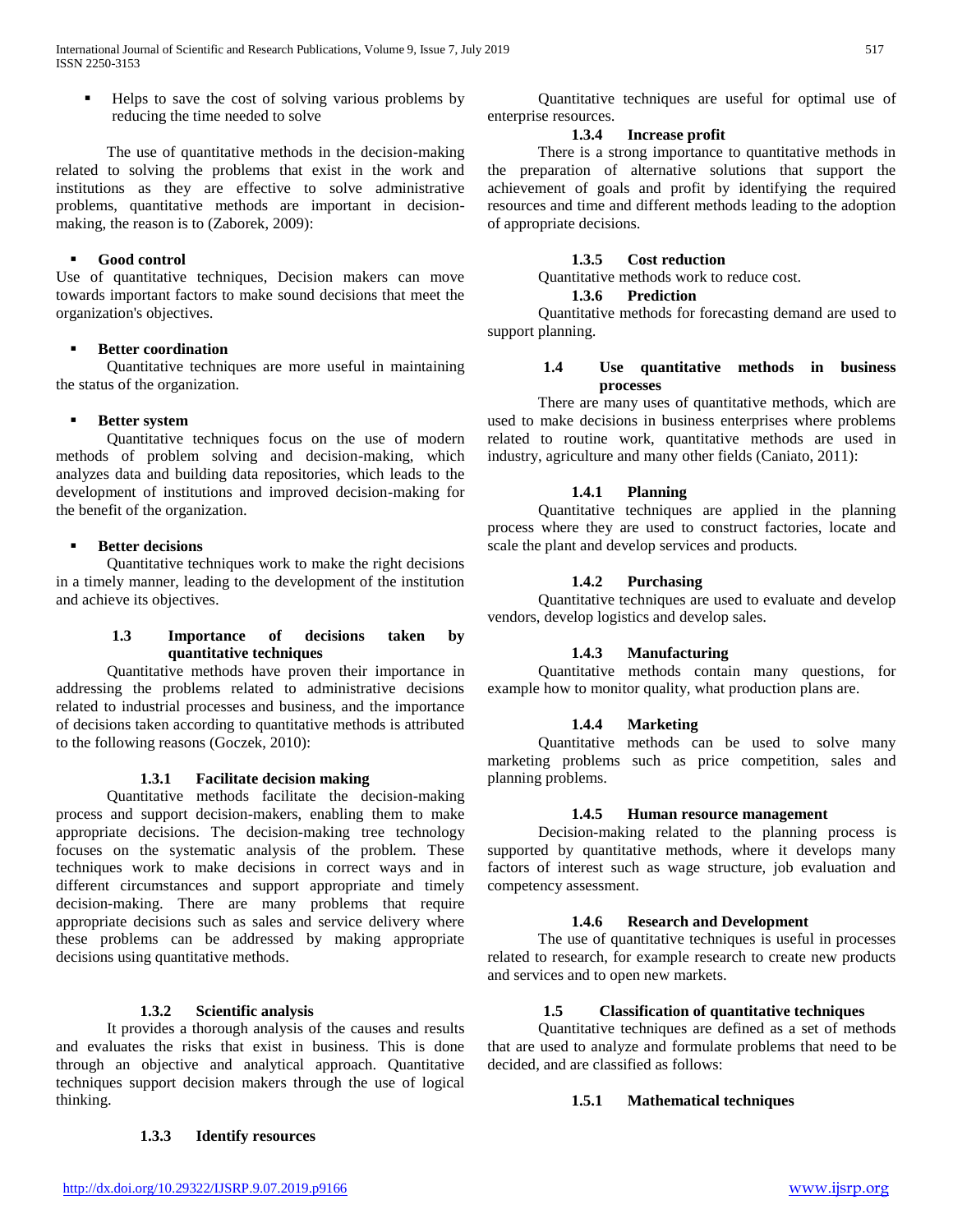Quantitative techniques use mathematics, differentiation, integration and numerical data, and also include the use of permutations, theorems and matrices.

## **1.5.2 Statistical techniques**

 Statistical techniques are techniques that are used to perform a statistical investigation in relation to a particular phenomenon, including all statistical methods that begin from data collection and analysis and until such data are interpreted.Important statistical techniques include ratio analysis, classification, data collection, probability, regression and correlation.

## **1.5.3 Programming techniques**

 The software technologies focus on building models, and decision makers use them and apply them in business to make appropriate decisions, where a model of the problem is used and applied to it to reach the appropriate decision, and the software techniques that are used linear programming, simulation and network programming.

## II. RELATED WORK

 There have been many studies and scientific research on the levels of several countries at the reality of the use of quantitative methods in decision-making and problem solving, the most important:

 According to Acevedo (2014) Quantitative methods are used to obtain the best decisions that achieve the greatest chance of success and achievement of the goals. However, different areas of decision making, the use of quantitative methods leads to good results in decision-making.

 Murdock (2014) conducted a study on the use of quantitative methods in decision making in the field of business. The results of the study showed that quantitative techniques use tests and experiments and collect data, making them suitable for making the right decisions that achieve the objectives of business enterprises in various fields.

 Ighomereho (2013) Quantitative techniques are techniques used to make decisions and solve problems. It is a set of scientific and programmable rules that enable decision-makers at all levels to make the right decisions.

 Ahsan (2012) conducted a study entitled "The reality of the use of quantitative techniques in making administrative decisions in the fuel sector in the state of Skikda, Algeria" In order to assess the degree of knowledge of managers in quantitative techniques. Among the results of the study was that the degree of knowledge of managers in using quantitative techniques was medium, and the extent of their use of quantitative techniques in administrative decision making is weak. One of the most important methods used is statistical analysis and prediction models; Areas of use of quantitative methods were the field of resource allocation, investment assessment, and demand forecasting and inventory management. The main obstacles to the use of quantitative techniques are the lack of training programs, the lack of specialized sections for quantitative techniques; data are not available for the application of quantitative techniques.

 Orga and Ogbo, (2012) worked on the application of quantitative techniques in business management in Nigeria. It was pointed out that the theory of probability has wide application in small businesses.

 Okechukwu et al,. (2012) conducted a study entitled "Evaluation of criteria for quantitative and qualitative decisionmaking in Nigeria".The paper aimed to assess the level of managers' use of quantitative methods in problem solving and decision-making. Among the methods mentioned in the paper were analyses of decoupling, critical path analysis, decision tree, correlation and regression analysis, simulation and transport models. In the process of using quantitative methods. The study recommended the need to qualify and train managers in the decision-making process based on quantitative methods because of the impact of these methods on improving the efficiency and efficiency of decision-making.

 Hasona (2012) conducted a study entitled "The Challenges of Using Quantitative Methods and Their Relationship to the Quality of Administrative Decisions a Field Study of Banks Operating in Palestine" .The study aimed to identify the obstacles to the use of quantitative methods and their relation to the quality of administrative decisions in the banks operating in Palestine by identifying the level of knowledge of managers in quantitative methods and the extent of their need to use these methods and their degree of application in their work. The study aimed to identify the most important quantitative methods used in Palestine. Make decisions and identify the sources of knowledge.

 More so, Murugesan (2011), Quantitative techniques are used to qualify variables in different disciplines. This means that mathematics, statistics and operations research can be applied to understanding and solving problems.

 Zainab (2009) dida study with title "Quantitative Methods in Decision Making: A Decision Tree Style Model". The study aimed at measuring the contribution of quantitative methods in administrative decision making by focusing on the decision tree. The study concluded that it is not necessary to draw the decision tree in stable and separate stages, but the administration can draw the final tree at the beginning and then follow the solution and selection. The importance of using the decision tree in institutions and the criterion for judging the success or failure of the administration is through the ability of the administration to reach sound decisions and find solutions to the administrative problems facing organizations.

 Kansjol et al (2009) conducted a study with the title of: "Models and Quantitative Methods in Decision Making and Decision Making". The study aimed at identifying the importance of using quantitative methods in decision making and identifying many difficulties facing this process. A project case was reviewed through the decision tree of one of the specialized services specialized in road transport operations in Algeria. The results of the study showed that there is no ideal way to make decisions that suit all situations and situations. Problem solving and decision-making, along with the use of quantitative methods, requires creative thinking from the decision-maker.

 Bosharb et al (2009) conducted a study with the title of: "Operational research and its importance in the management decisions". The study aimed at clarifying the importance of operations research as a mathematical input at the level of the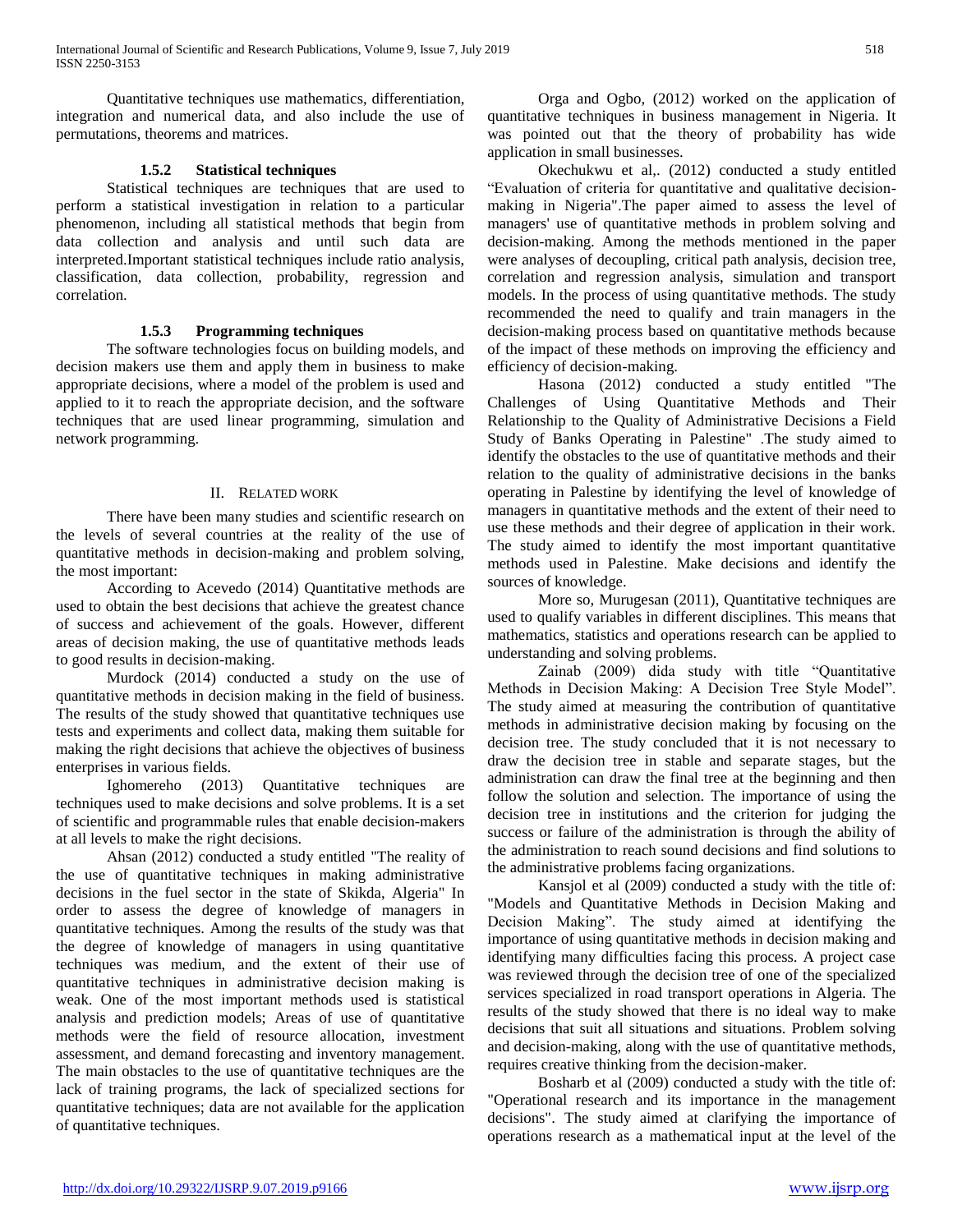Algerian administration, and the importance of operations research as a sports portal. It is concerned with providing assistance to managers and officials in making administrative decisions. Decisions based on quantitative methods and mathematical models in choosing the optimal alternative to solve administrative problems are rational decisions. And effective, and the study showed in the results that there is no clear integration between specialists in quantitative methods and management.

 Sayd(2009) made study with the Title of: "Quantitative input methods and their importance in rationalizing administrative decisions", the study aimed at showing the importance of quantitative input in the management decisions in Algerian institutions. The results of the study showed that the models and methods of the quantitative approach do not take into account the human emotions and self-desires in practice. There are many problems that are characterized by diversity, complexity and instability. The use of quantitative methods requires the skill and efficiency of choosing the appropriate method, ie, the precision in the use of qualitative methods and models that enables the decision maker to use his expertise and efficiency.

 Fethi&Pasiouras (2009) made study with the Title of "Assessing Bank Performance Using Process Research and Artificial Intelligence". The study aimed to provide a comprehensive overview of 179 published studies from 1998 to 2008 from different countries of the world. The study of operations and artificial intelligence was used in evaluating the performance of banks. Many of the applications of operational research methods which were widely applied in the field of banking , And applications of other techniques used in recent years to predict banks' bankruptcy, banks' performance, banks' creditworthiness, and poor performance of banks. The authors found few studies that proposed a mix of forecasting models.

 Lee et al (2008) conducted a study entitled "Operations research as a practical management tool for decision-making". The aim of the study is to support the idea of relying on quantitative methods as well as intuition in the decision-making process as an integrated model and not only to rely on intuition in the decision-making process in American institutions. Operations research is one of the most important administrative tools used by profit and non- Ford, Samsung and the US Armed Forces. Hence, this study is to emphasize the importance of using operational research as a tool for decision making. The study showed many results, including decision making, one of the most important administrative skills for the ability to exploit the most available resources And to make every effort to achieve optimal performance with high efficiency. Small and less complex institutions rely on decision making on the intuition and minimum use of quantitative methods to achieve the objectives of the organization. Institutions operating in the more complex and larger environment use both quantitative and qualitative methods,and there is a need to use intuition and personal experience to make economic and peaceful decisions.

 Ayash (2008) The study aimed to identify the extent to which the NGOs applied quantitative methods in solving problems, making decisions and sources of knowledge in these methods. The study also aimed to identify the obstacles that prevent the use of quantitative methods. The study concluded

that the knowledge of employees in non- The study revealed that education and study are the main way to obtain specialized knowledge using and applying quantitative methods. The most applied models are financial models and project management if specialists are available in these methods. The awareness of the importance of using quantitative methods in decision-making and staff training on the application of quantitative methods and the need to increase interest in teaching quantitative methods in universities.

 Rahim &Selim (2008) conducted a study entitled "The use of quantitative methods in rationalizing and making decisions to grant credit in commercial banks". The aim of this study is to provide a modern approach in rationalizing the decision making of credit granting to commercial banks by using the priority objectives programming model, based on a hypothetical case study. The aim of the program is to plan a plan for the problems of multi-standard decision or objectives, where the target function is set to minimize deviations from the objectives. The process of trade-off and selection of loans is based on the Bank's strategy and the extent of its preference for one criterion over another. Is characterized by a practical flexibility to make changes and transfers in the pattern of priorities or model parameters, especially in an economy characterized by rapid and random shifts.

 Masreqee (2006) conducted a study entitled "Methods of research operations and their applications in decision-making and problem solving in industrial or service institutions in the Syrian Arab Republic". The study included a sample of (21) institutions of public and private institutions working in the fields of industrial and service. The study found that 90.8% (19 out of 21) of the institutions surveyed applied one of the methods of operations research to assist in decision making. The most important methods used are: statistical analysis, financial models, revenue and cost analysis. The application of operations research methods is limited to limited areas, mainly: project scheduling, accounting procedures, and resource allocation. And that the main obstacles to the use and application of methods of research operations in the Syrian institutions are: that the main decisions are taken by the higher guardians, and the lack of computer and the availability of specialists.

 Gedily( 2004) made study with the Title of: "The reality of using quantitative methods in problem analysis and decision making - a field study of the governmental sector in the Gaza Strip", The purpose of the study is to demonstrate the extent to which quantitative methods and methods are used in problem analysis, decision making in the Palestinian government sector, and the role that quantitative methods, especially the different process research methods, can play in problem analysis and decision making in the government sector. Of the use of quantitative methods in the Palestinian government sector. 240 questionnaires were distributed randomly to the specific categories of department managers, heads of departments and others who participate in decision-making in the various ministries. The number of forms used for analysis was (82.8%) in decision-making positions, the majority of users of quantitative methods use a limited number of these methods and may be due to lack of knowledge In other quantitative methods, the study shows that the most important obstacles to the use of quantitative methods are: lack of specialized persons, lack of encouragement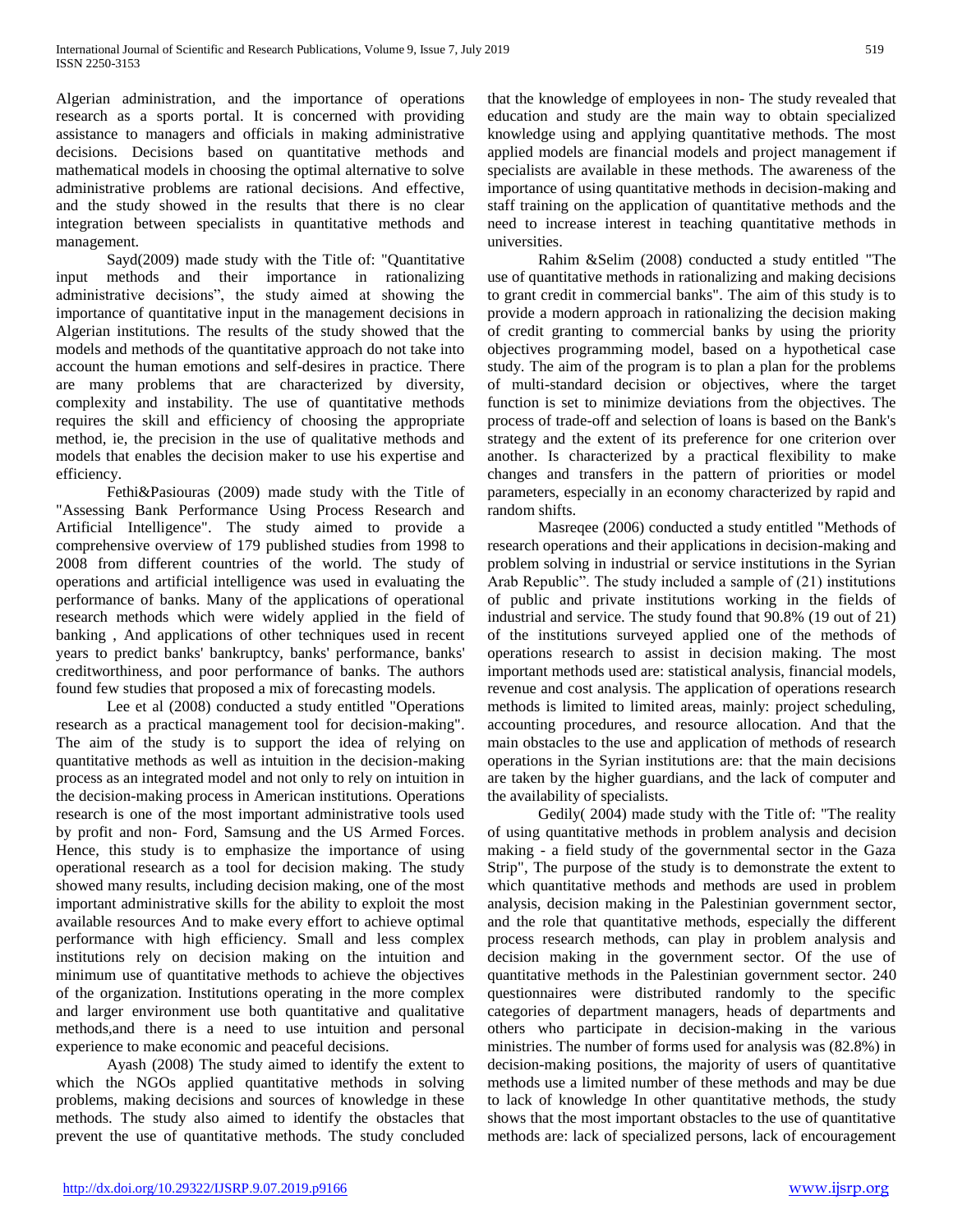from supervisors in work, lack of adequate funds and lack of accurate data.

 Al-Hindi & Al-Hamali(2003) The study aimed to identify the reality of the use of quantitative methods in decision making by government agencies in Riyadh by identifying the level of knowledge of managers in quantitative methods, and the extent to which they need to be used in their work. The aim was to identify the most important quantitative methods used in decision making, And to identify the sources of knowledge and the desire to know the quantitative methods and identify the methods of decision-making in government agencies, and the study has reached a number of results and indicators that reflect the reality of manager's use of quantitative methods. The study sample has medium knowledge of quantitative methods and the majority uses statistical analysis considerably in their work, and there is a large proportion of the study sample has a desire to know and quantitative methods used in their business.

 According to Nickels, McHuhg and McHugh (2002), Good decision-making depends on the appropriate data. It is essential that decision-makers have the ability to analyze and analyze important data so that they can choose the best decision from the set of alternatives to achieve the organization's goals.

 Furthermore, Chen& Wei (2002) conducted a study titled "Applied Operations Research in Taiwan". The study included 2000 industrial and service establishments. The study found that about three quarters (76.7%) of the establishments used methods of operational research and management science. And that: the analysis of return and cost, statistical analysis and prediction are the most widely used methods. Project management, production management, operations and marketing management are the most frequently used areas of operational research and management science. And that the two main reasons for not using operational research methods and management science are that they are not necessary and not known. And that the most important constraints to use are: lack of data, and the difficulty of identifying the problem and non-realistic models.

 Ahmed (1998) prepared a study entitled "The reality of using quantitative methods in decision-making". It is a field study of industrial and service establishments in the Hashemite Kingdom of Jordan. The study included a sample of (150) establishments from industrial and service establishments with a minimum of three organizational levels registered at the Jordanian Chamber of Commerce and Industry, which is expected to use quantitative analysis methods , And the study found that (32.2%) of the institutions of the study sample applied quantitative methods to assist in decision-making. And those quantitative methods are not well known to the vast majority of decision makers in the sample study institutions. And that the most important sources of access to this knowledge are university study, practice and application. The most important methods used are: statistical analysis, inventory models, and linear programming. The main obstacles to the use of quantitative methods in Jordanian industrial and service institutions are: lack of knowledge of these methods, lack of specialists, and inadequate and accurate data required.

 Kao, Lee & Chen (1997) made a study with the title of "an overview of the application of operational research in Taiwanese companies".The study concluded that the analysis of computer decision, statistical prediction, other probability models, network analysis and linear programming are the most widely used methods, and that production and operations function are the most widely used methods of research operations, followed by information systems. And that about one-third of the institutions under study had never used operational research methods. The main reasons were: lack of knowledge of operational research and unnecessary. The lack of data is the most important impediment to use, followed by the communication gap, lack of resources, and very complex methods. And that senior management support is very important for the wider use of operational research in institutions.

 Ehie& Smith (1994) conducted a study titled "Operational Research in Nigeria".The study included 954 industrial organizations. The study concluded that statistical analysis, decision analysis, simulation and network analysis are the most important methods used. Production scheduling, capital allocation, project planning and workforce planning are the areas where operational research methods are used. The lack of trained personnel, the need to develop appropriate information programs, and the lack of adequate and accurate data are the most difficult to use in operational research methods.

## III. METHODOLOGY

 In order to satisfy the objectives of this paper, a literature review approach is adopted. The primary step of a literature review issues assortment of relevant literature. For this purpose, we scanned Scopus and Web of Science (WoS) databases. To be sure that the search does not exclude possible helpful findings from different fields, we did not limit the search to a specific field or index. In addition, besides journal articles, we also included conference papers as recommended source for literature reviews.

# **1.6 Analysis**

 After collecting the data from the previous studies and analyzing them, we found that most of the results from the previous research indicate that the percentage of the use of quantitative methods in making decisions in institutions is weak due to the lack of sufficient knowledge about the use of quantitative methods in managers and responsible persons Decision-making, problem-solving, lack of training, quantitative awareness, use and importance.

#### IV. RESEARCH FINDINGS

 The use of quantitative techniques is necessary in various organizations in order to take appropriate decisions and solve problems, which leads to the achievement of the objectives of the Organization and its development.

# V. CONCLUSION

 The use of quantitative techniques has been developed in many fields as it has many benefits in terms of making the right decisions at the right times and its usefulness in solving problems which supports institutions and achieves their objectives. It also supports decision makers from the ability to analyze data and use them in comparing different alternatives, this study found that the